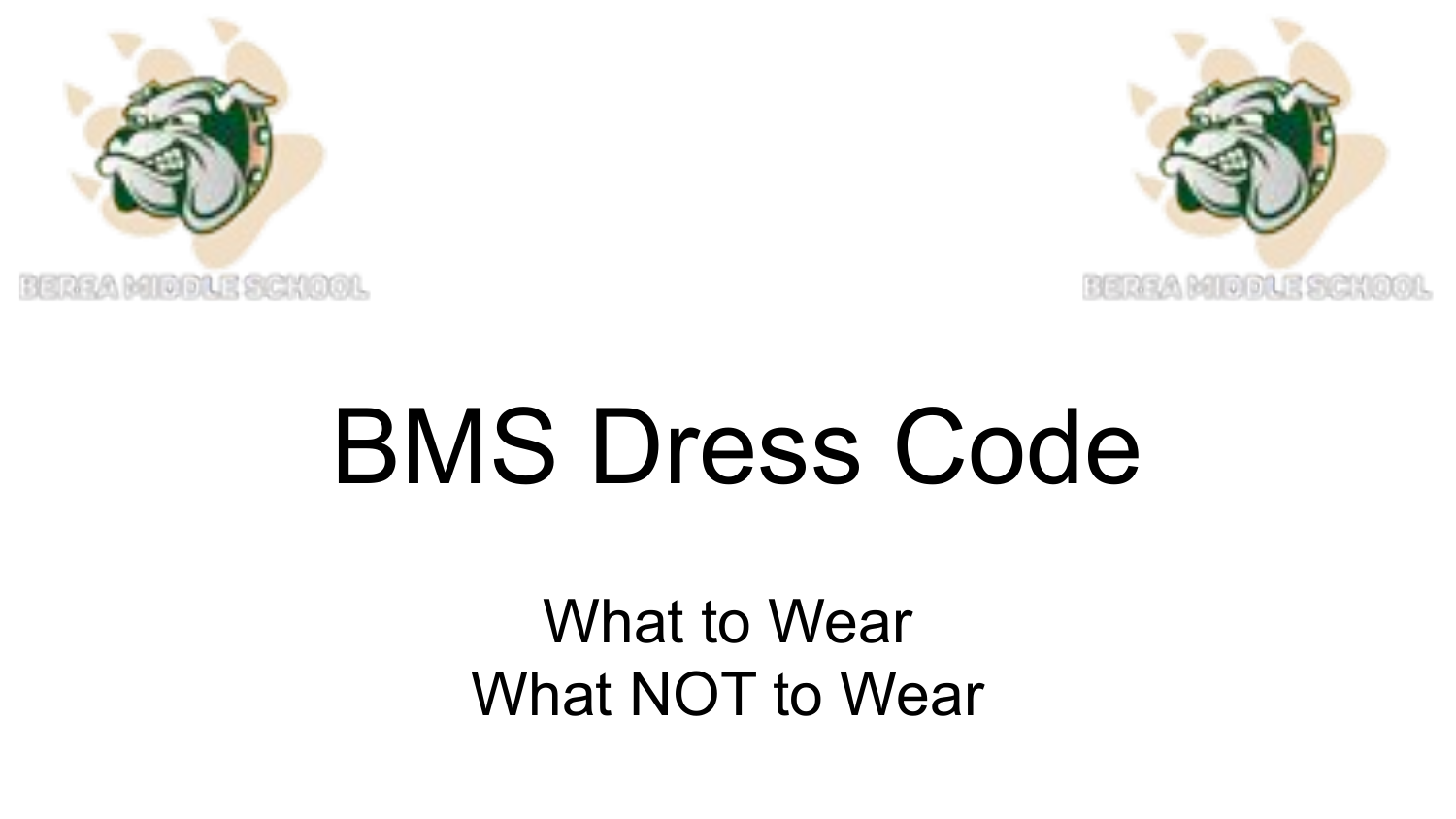## **Base shirt required to have collar Or be a school shirt**



**Solid in color with collar; can have logos**







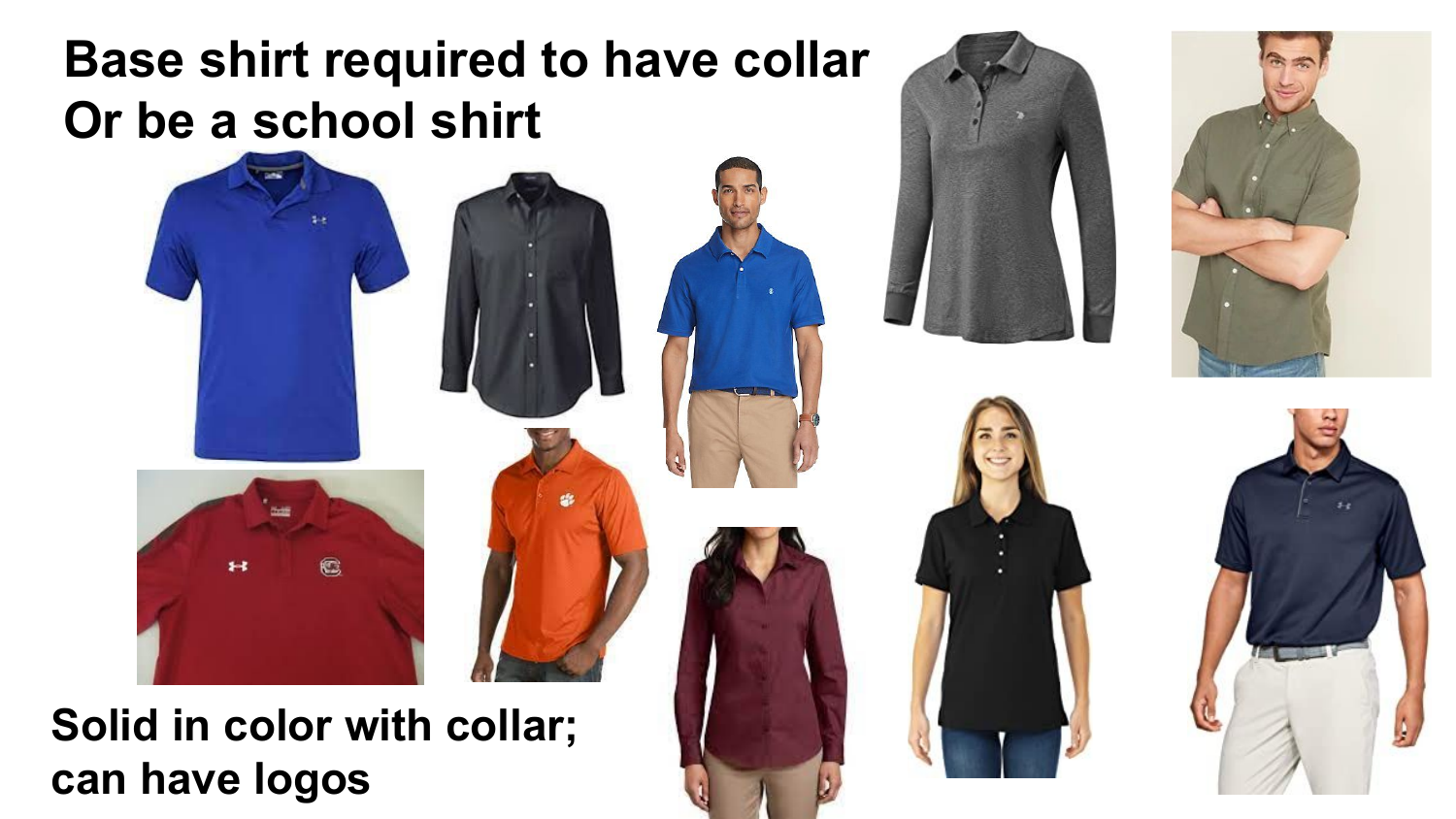## Shirts **NOT** Meeting Dress Code









#### **Not solid: different colors, patterns, stripes, etc.**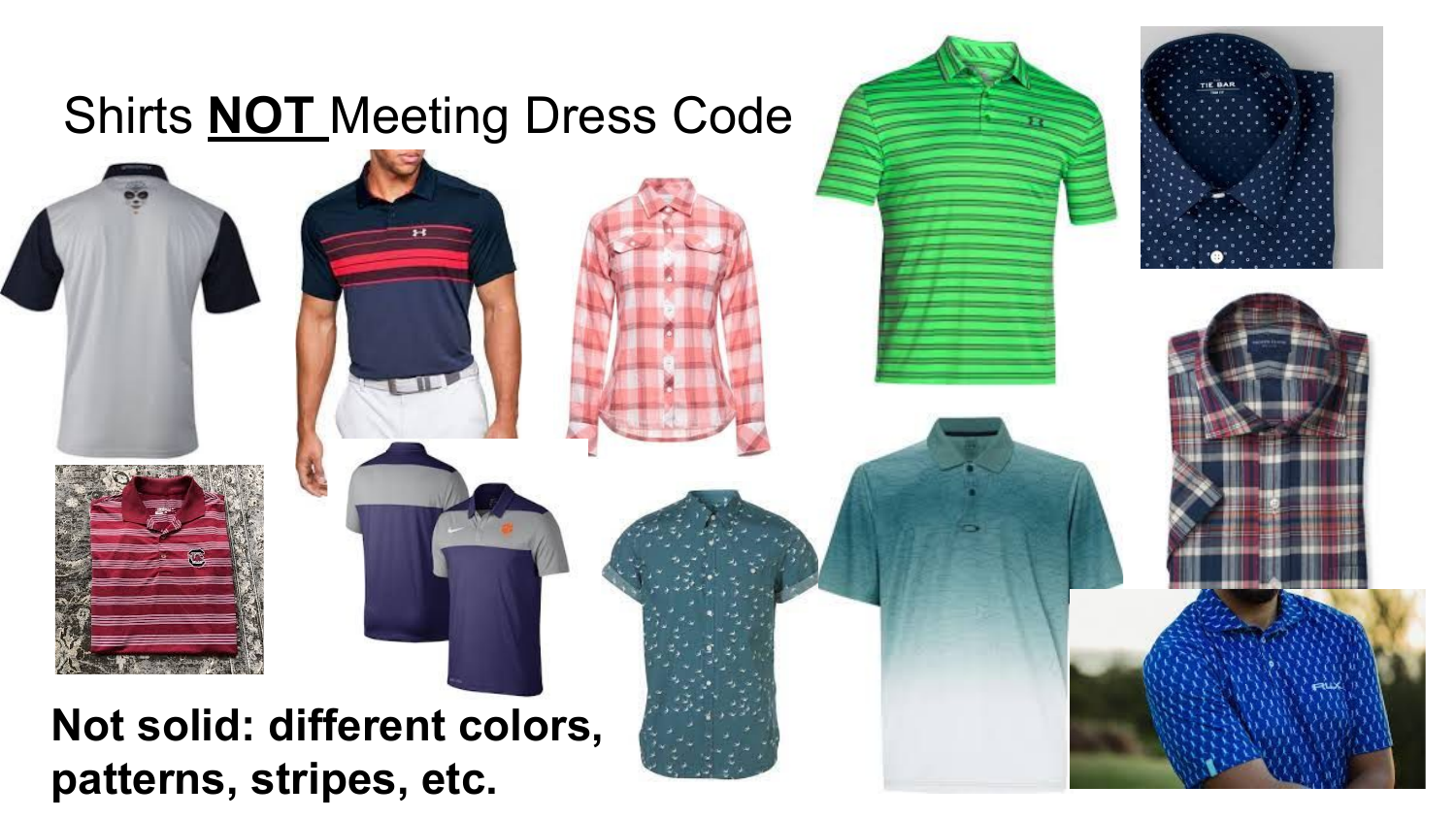## Shorts/Skirts Meeting Dress Code



- **● Navy, blue, khaki, grey or black in color**
- **● Fingertip length or longer**







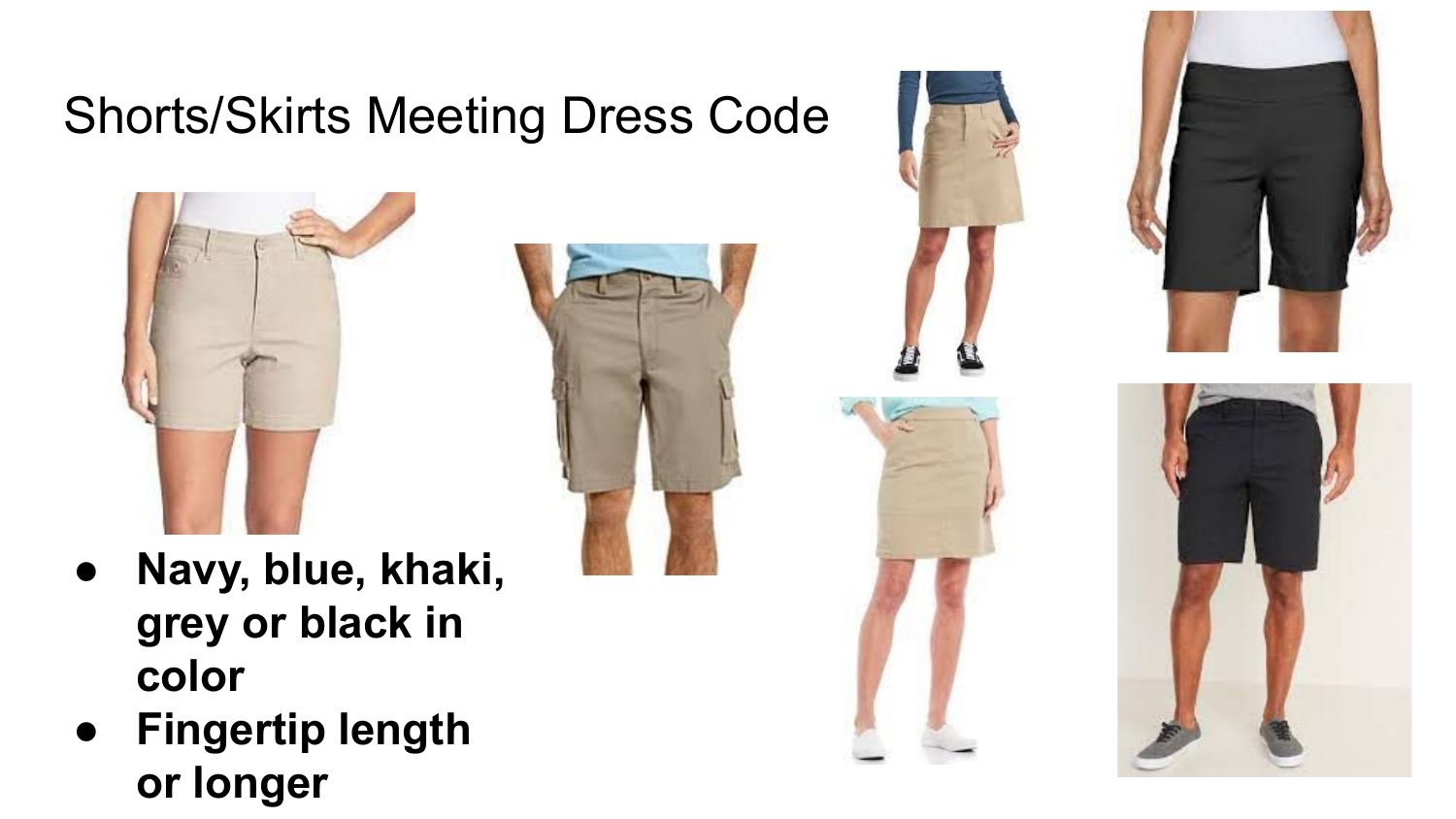## Shorts/Skirts **NOT** Meeting Dress Code



- **● Not correct color**
- **● Shorter than fingertip length**
- **● No chubbies or short-shorts**
- **● No athletic shorts, denim or patterns**









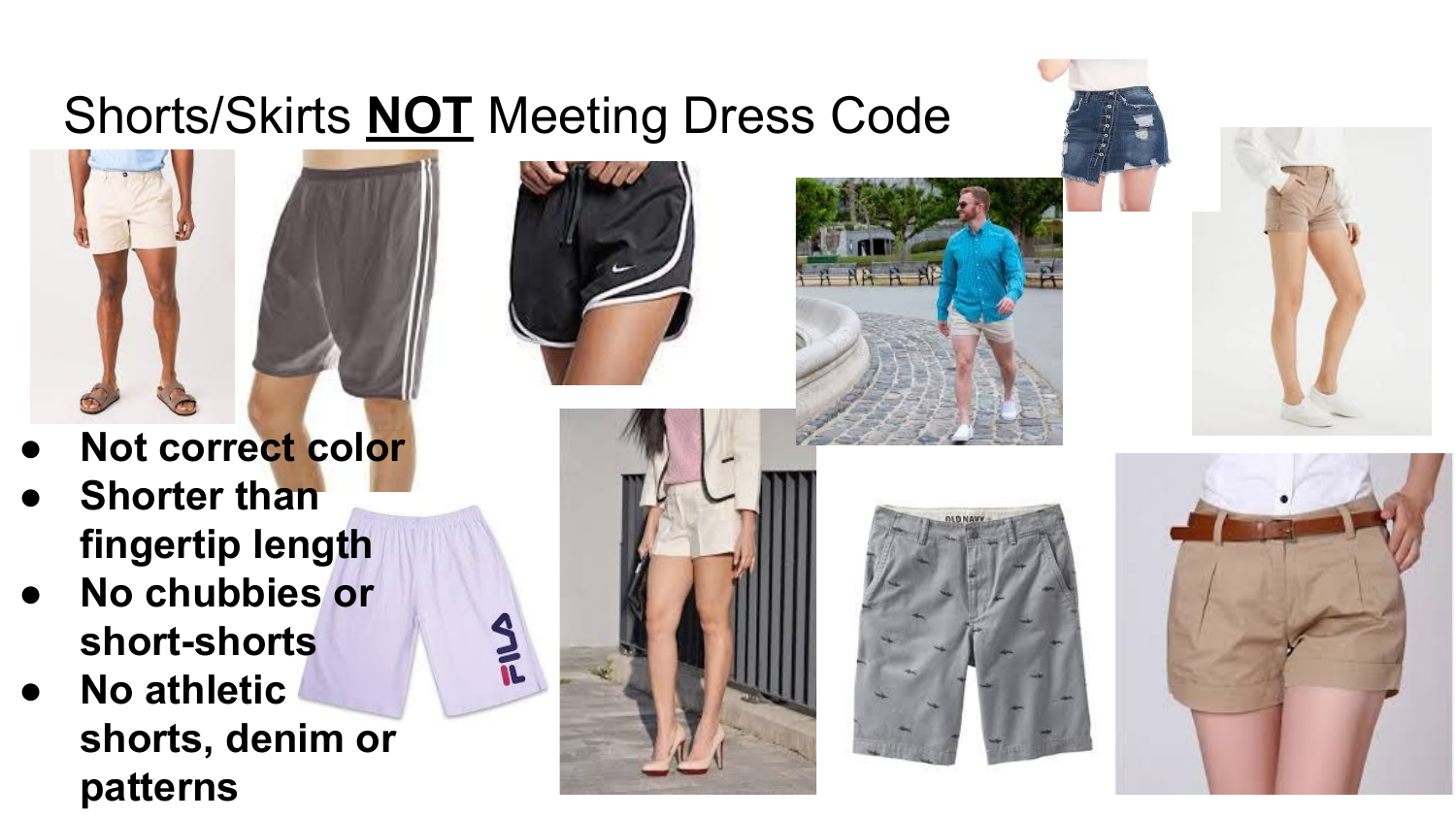#### Pants Meeting Dress Code







- **● Navy, blue, khaki, grey or black in color**
- **● No holes or rips**

**● Cargo pockets are okay**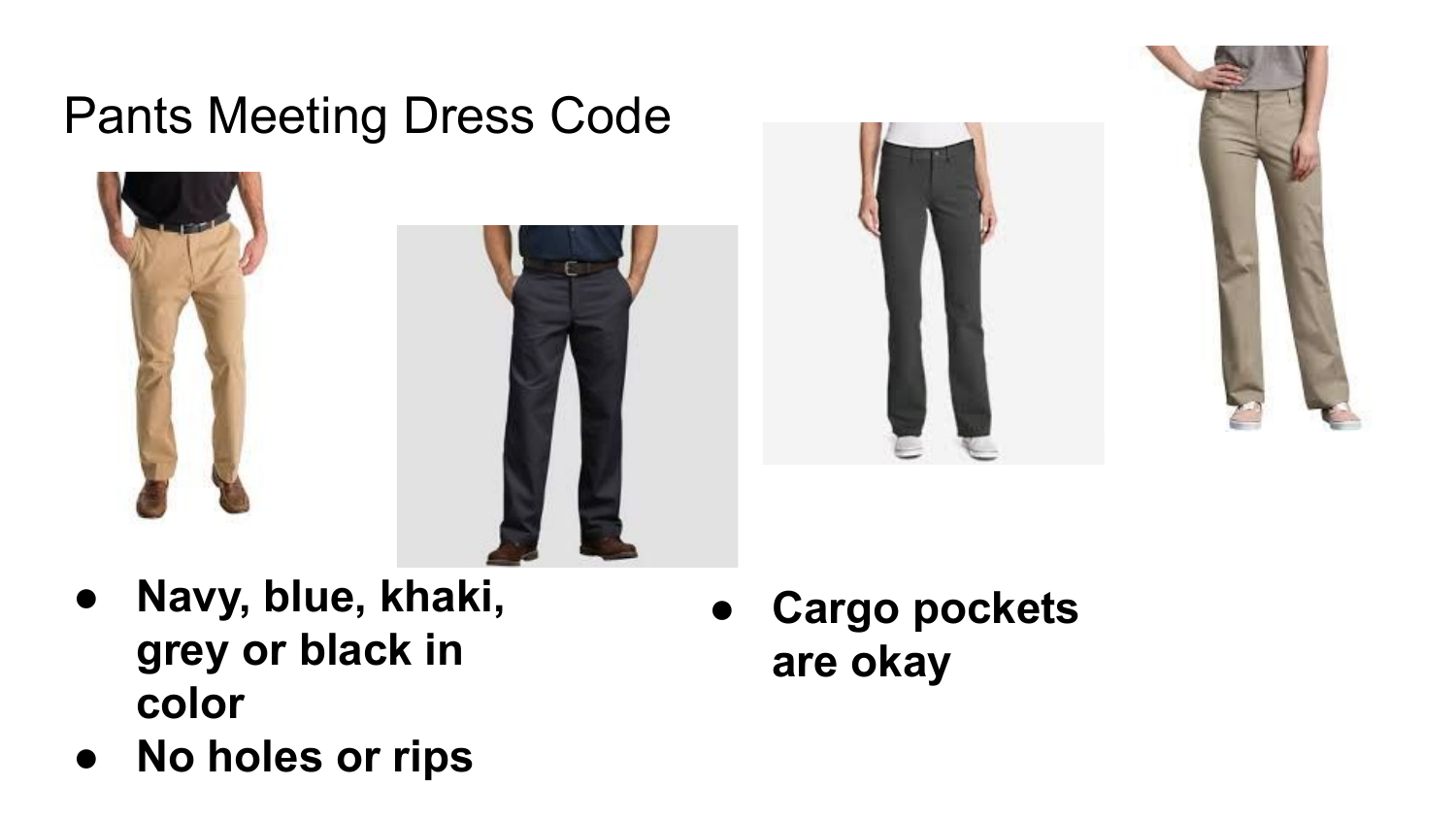## Pants **NOT** Meeting Dress Code

- **● Not correct color**
- **● No holes/rips**
- **● No denim**
- **● No sweatpants, leggings, jeggings, athletic pants**



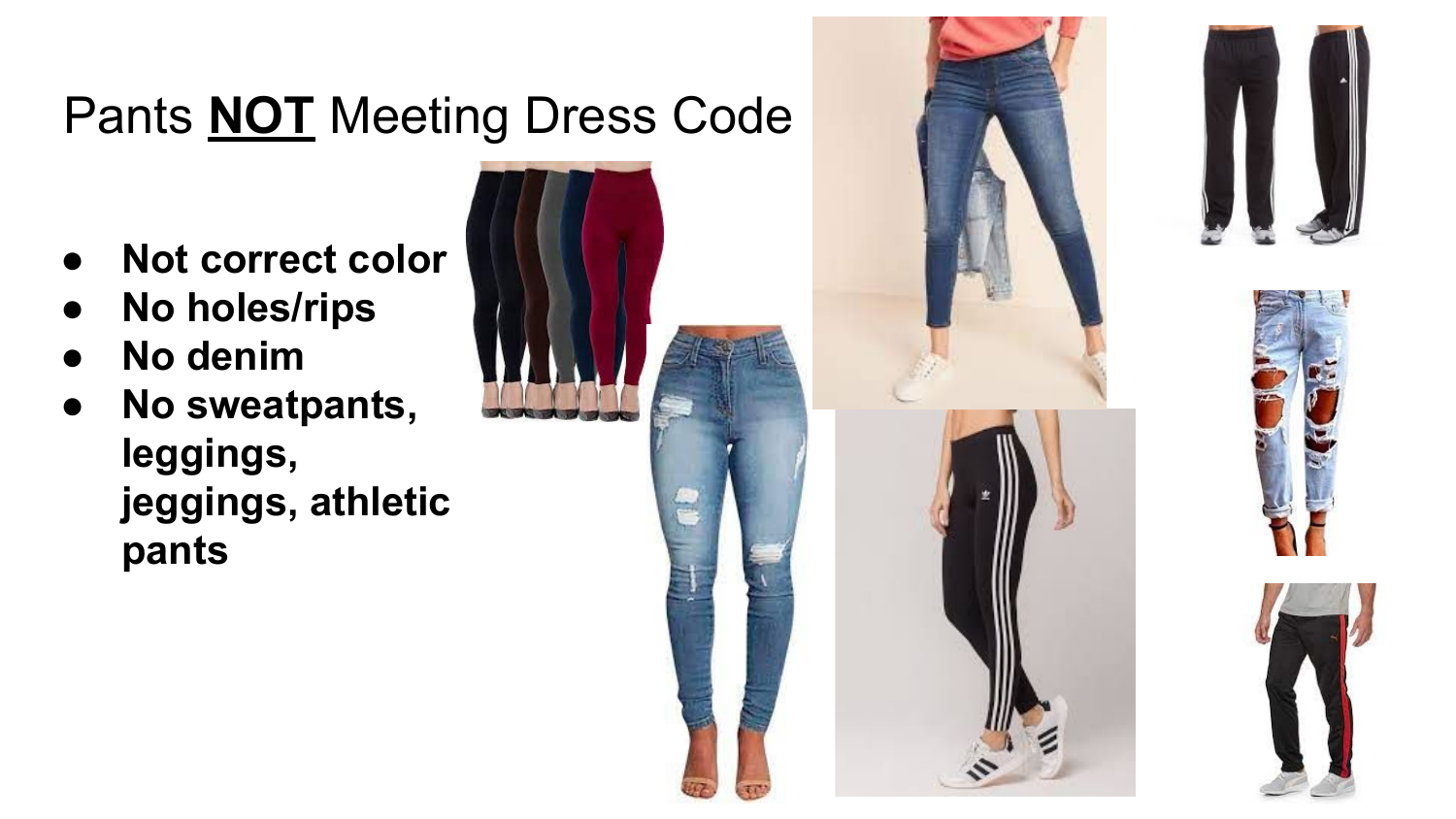## Outerwear Meeting Dress Code



- **● Solid in color**
- **● Can have piping or trim**
- **● Appropriate Logos allowed**
- **● No Logos down the sleeves**
- **● Collared shirt underneath**
- **● Not turned inside out**





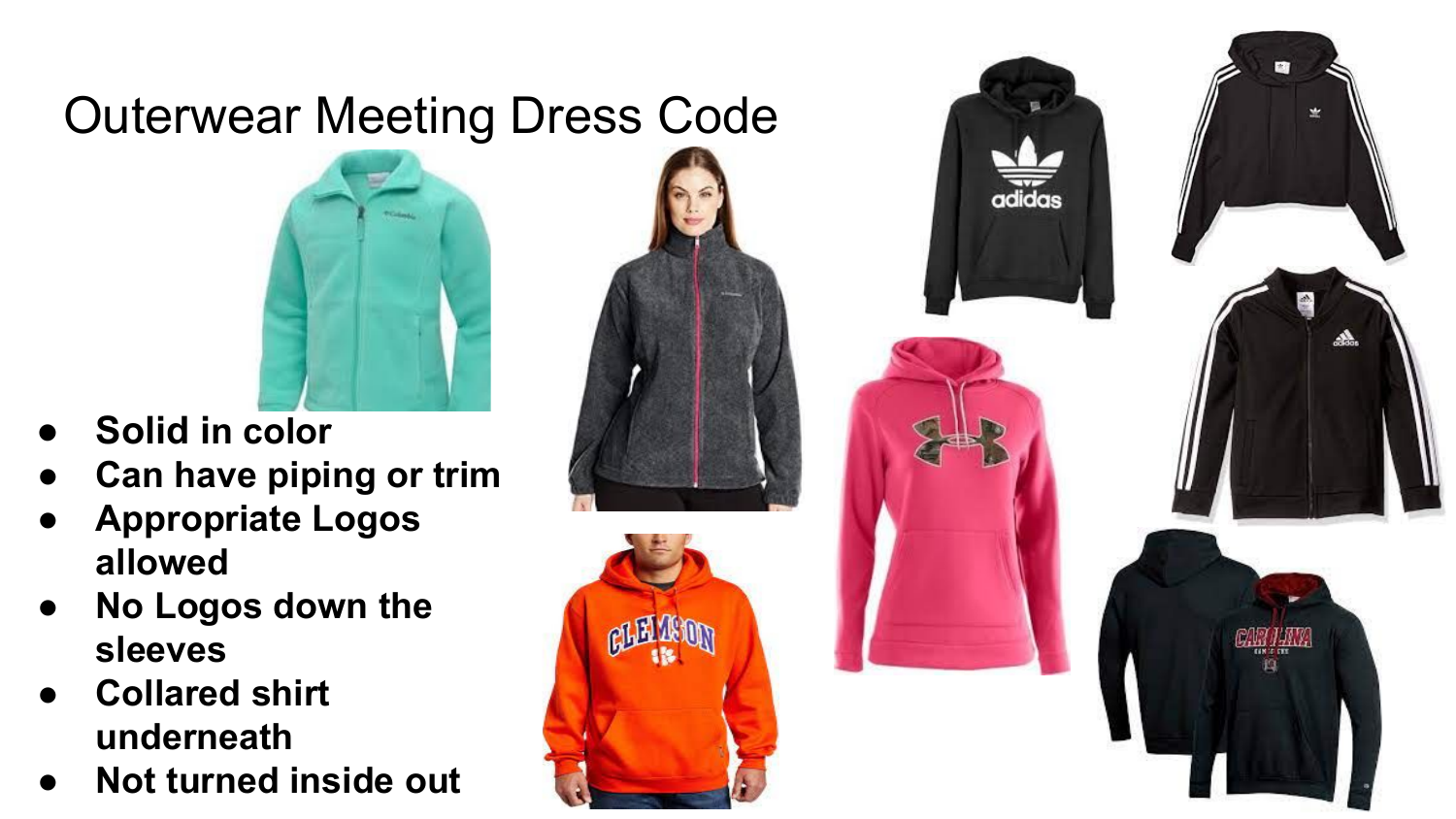## Outerwear **NOT** Meeting Dress Code













- **● Not Solid in color**
- **● Cannot have patterns in fabric**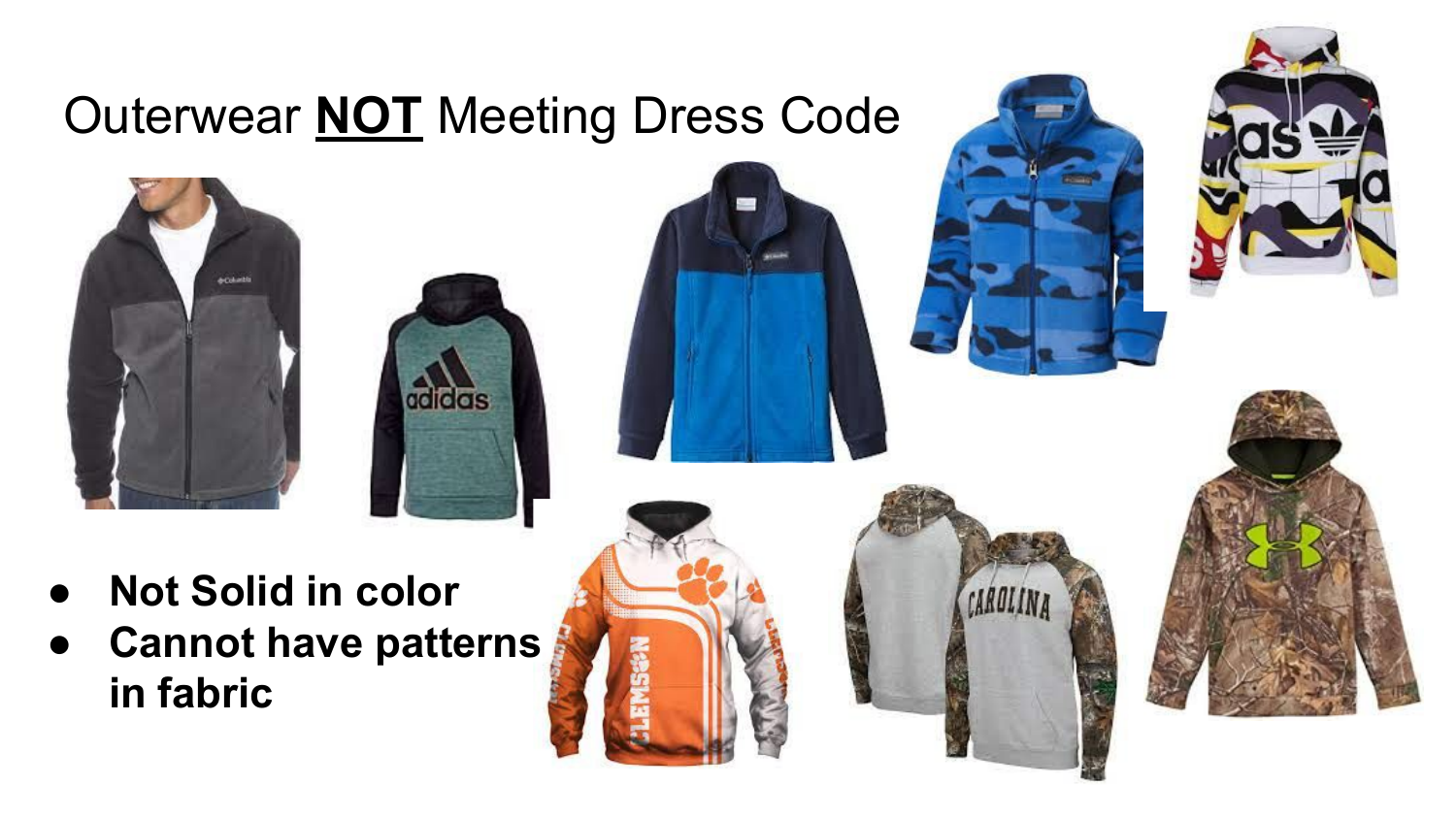#### Shoes Meeting Dress Code